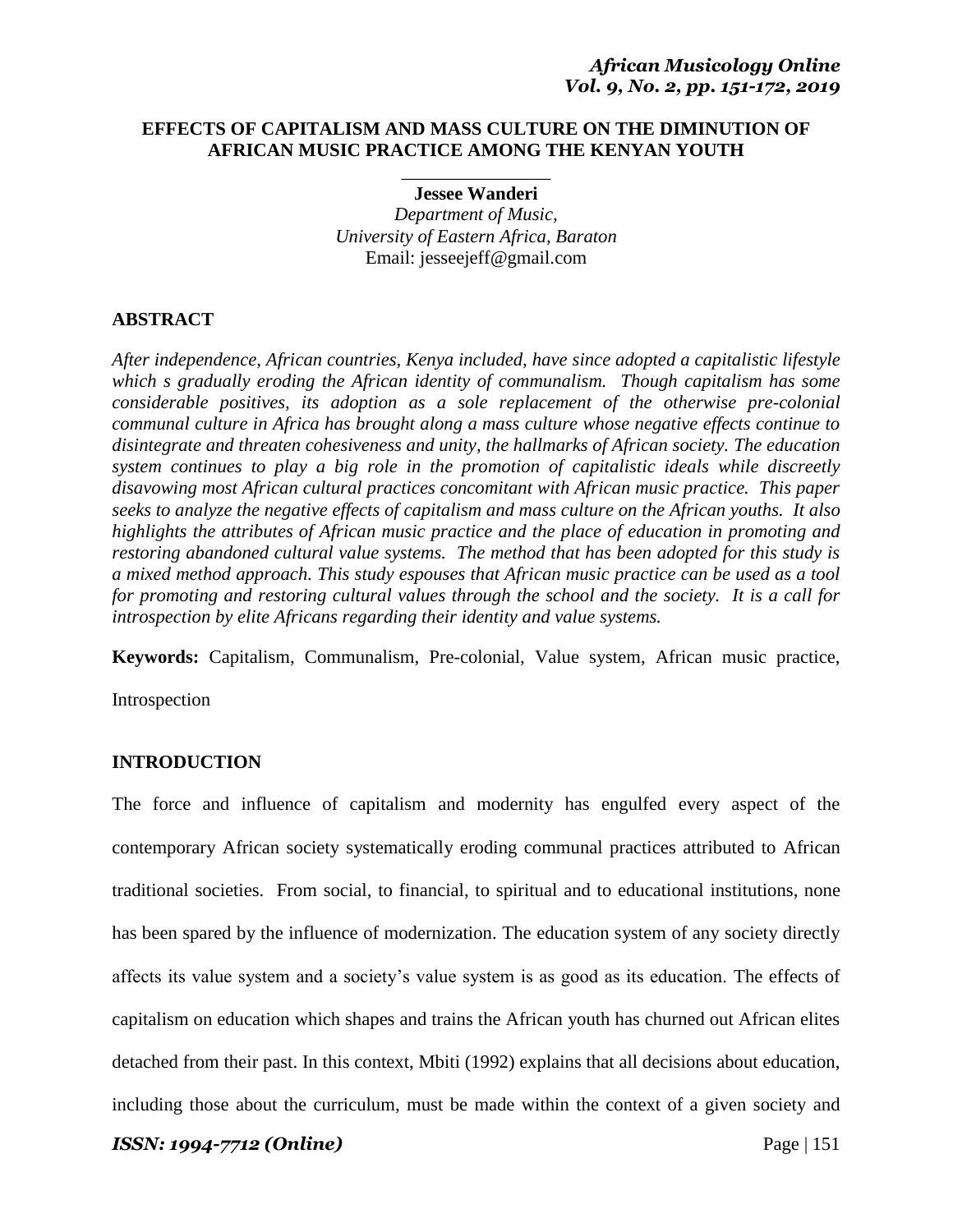that the best curriculum is one which is conceived within a cultural context. He contends that ―the cultural values and aspirations of that society determines not only what manner of man exists but also, to some extent, what manner of man is needed in the society"  $(p.91)$ . This assumption by Mbiti (1992) only confirms the relationship between the needs of a society, its value system and the cultural disposition upon which sound curriculum should be based.

The Kenyan music curriculum has been, over time now, a superimposition of an alien model introduced by the colonial masters. Nketia (1974) notes: "...because indigenous music could not be used, the substitution of Western music was vigorously pursued… the music curriculum of Western-style education introduced by those churches emphasized Western hymns, school music, and art music. This pattern of education reached its peak when the tradition of preparing African students for British examinations in music was established"  $(p.15)$ . This remains the basis of our music curriculum today especially at the university level where Kenyan universities recognize qualification from these British examinations as one of the bases of admission for a music program.

The adoption of a capitalist-oriented curriculum in Kenya and the systematic diminution of African music practice within our school system have occasioned the popularization of the pop music culture, consequently affecting the value system of the Kenyan population. Eroticism and nudity by the youth has been propagated among other avenues through pop music and pop culture, the banning of some pop songs and films by the Kenya Film Classification Board (BBC, August, 2019) and the public petition by Citizen Go Africa on the banning of the erotic 10 over 10 music programs by citizen Television are just a few examples of the moral decay promoted by the pop culture in Kenya.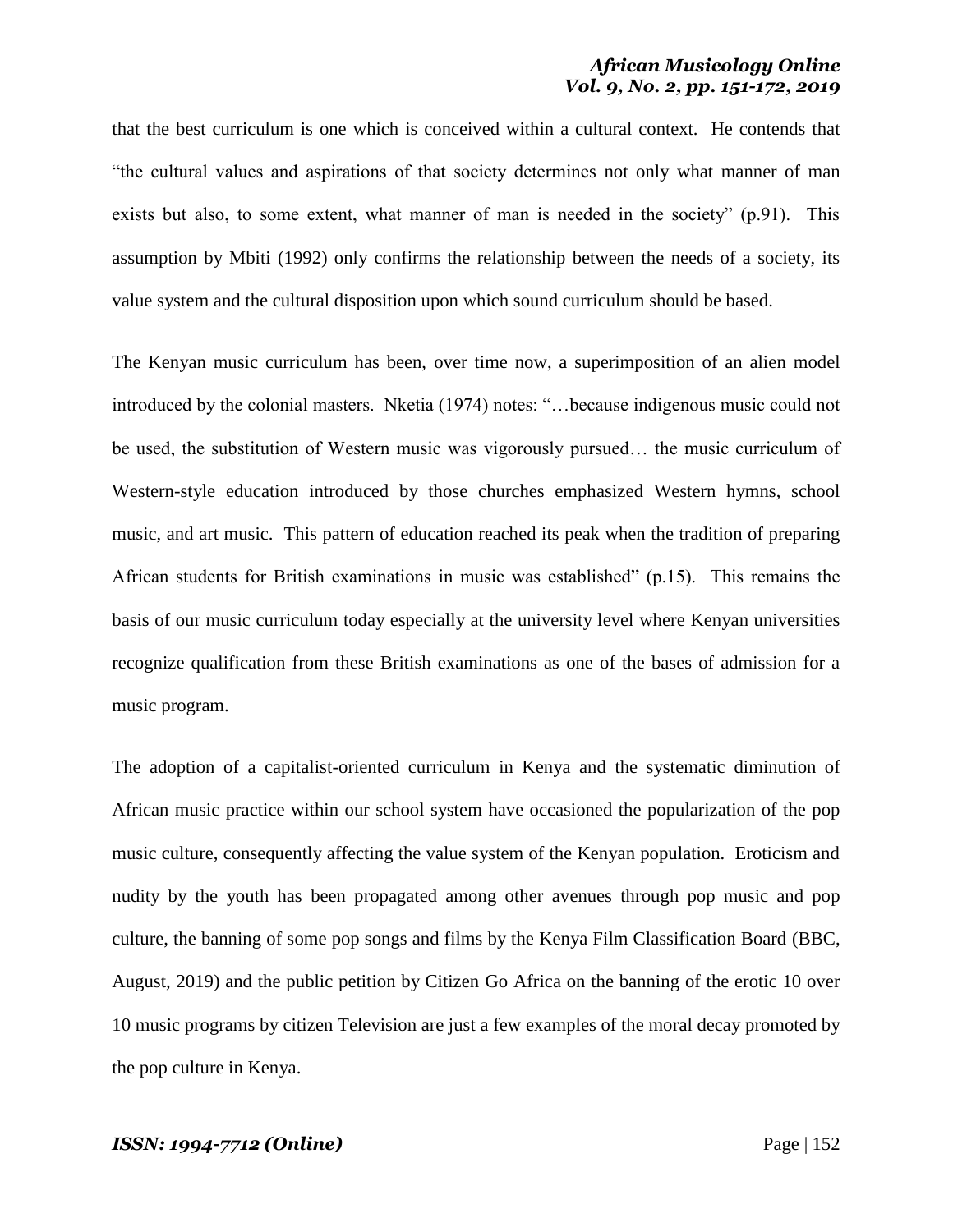### **Negative Effects of Capitalism, Mass and Pop Culture**

The definition of capitalism used in this paper is derived from the Macmillan Dictionary of Modern Economics which states that capitalism is a political, social and economic system in which property, including capital assets, is owned and controlled for the most part by private persons. Consequently, the social-economic and political activities which encompass most if not all activities of modern society are therefore controlled by few individuals. A new society is born characterized by a lifestyle that is tailored towards individuality in contrast to the African communal lifestyle which propagates collective ownership and responsibility. Scott (2006) further elaborates capitalism as a system of indirect governance for economic relationships, where all markets exist within institutional frameworks that are provided by political authorities, i.e. governments. This is an observation that had earlier been made by Weisbord (1936) that capitalists advance by their ability to network with the political, social and spiritual control systems of the society for their own benefit.

Ingule (2011) notes that the change or transformation from an agriculturally based subsistence (home) economy to a market economy has drastically altered and radically changed our lifestyles. Technology rules every facet of our lives from entertainment to trade. The adoption of a culture of capitalism and mechanization with profits-at-all-costs is the driving force. Capitalism has also brought about a mass culture that emphasizes industrialization of everything. Johannsson (1998) defines mass culture as "the rise of mass production, mass marketing and mass media which has produced a new society in which the overwhelming spirit is the industrialization of everything, including modern man himself, who is forced into an advocacy of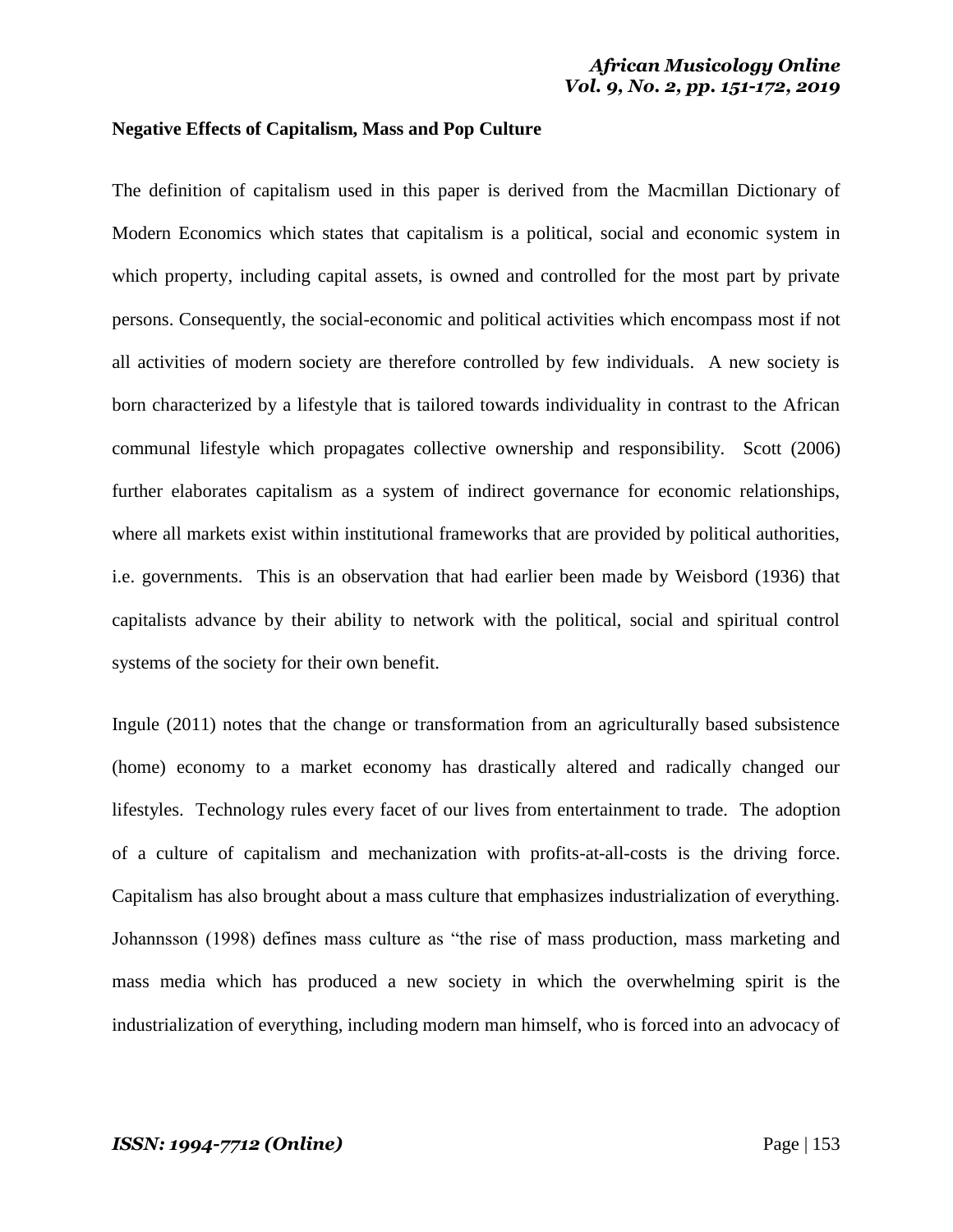technical and mechanical manipulation and who in turn becomes sub-human, a mere cog in a gigantic operation" ( $p.47$ ). Man becomes a tool of production for the capitalists.

Though mass culture has numerous advantages, some of the negative effects are the concern for this paper. The focus of mass culture has been, to a great extent, the mechanization of everything, including man himself; manipulation of production for the benefit of a few. Individuality crushed and originality forsaken. Uniformity and conformity has replaced creativity while economic viability is the measure of existence. "...mass culture is totally success-oriented and that success is the goddess of our society to such an extent that often the only proof of something's validity and value accepted by modern man is soaring sales. One cannot argue with success at the cash register," (Johannsson, 1998, p.48). While this may sound brusque, a closer look at the inequality statistics in Kenya and other African countries can only disinter the magnitude of capitalism in our society. Mutava and Wanjala (2017), note that the gap between the richest and the poorest has reached extreme levels in Kenya with less than 0.1% of the population, owning more wealth than the bottom 99.9% with the richest 10% earning 23 times more than the poorest 10% (p.iv). Adorno and Horkheimer confess that the unprecedented increase in the forces of production in modern times had an effect opposite from that anticipated by Marx. Rather than being an explosive force conductive to revolution, the expansion of technology had culminated in barbarism, mass deception, and instinctual repression (Andrae, 1979).

Capitalism has changed and affected every sphere of life of the contemporary elite African, bringing to birth a new society that is individualist, materialistic and inconsiderate. Capitalism and mass culture being companionable with narcissism among other effects is incompatible with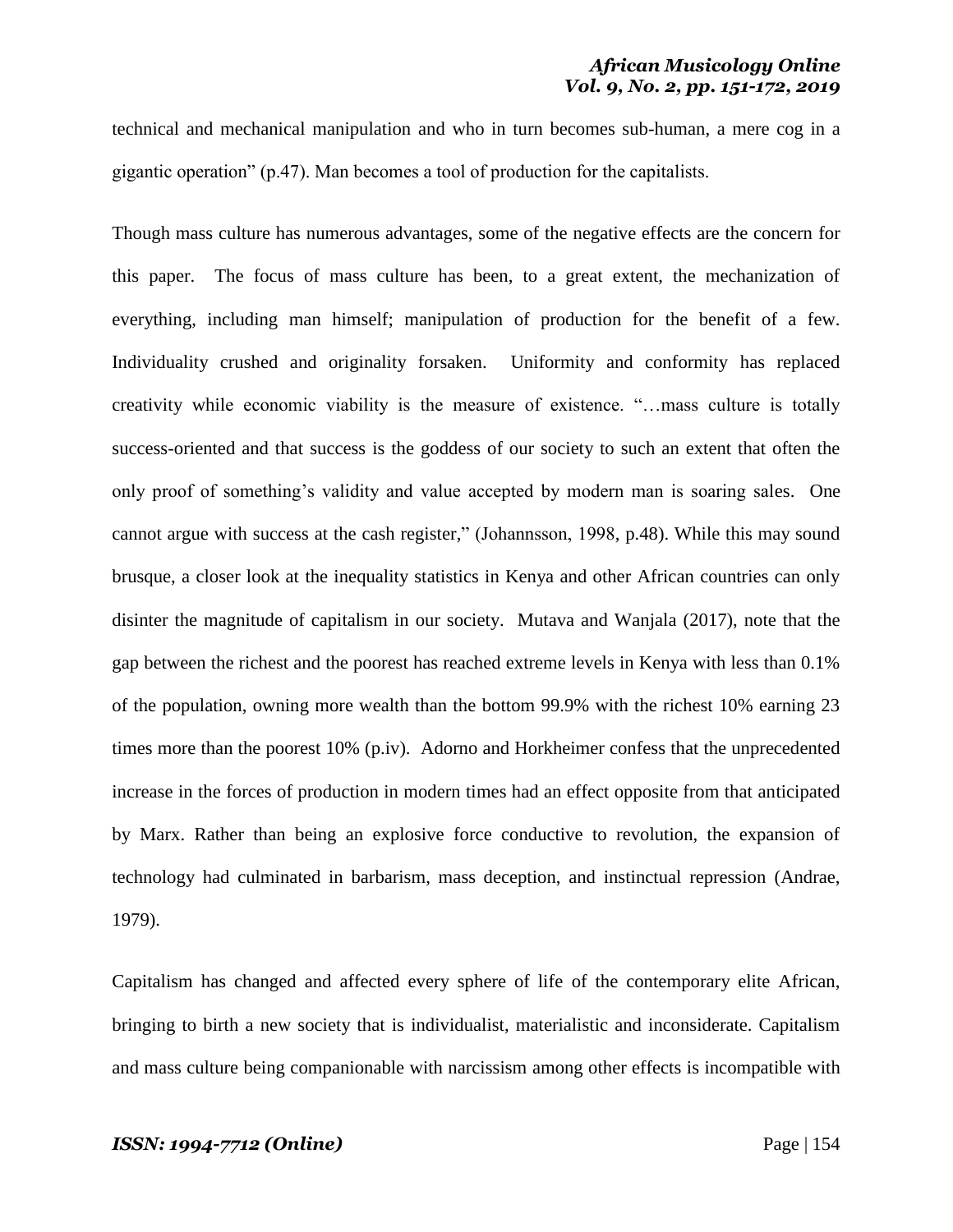the African culture of communalism. Narcissism – the inordinate fascination with oneself; excessive self-love; the erotic gratification derived from admiration of one's own physical or mental attributes – has dominated the youth with the addiction to mass media bringing about a culture that is alienated from itself, from its values and its culture. The rise of suicidal cases, moral decay, social and economic inequality and the rise in crime are manifestations of the depth of engrained capitalism in Kenya. On the effects of modernism and mass culture, Marcuse (1991) affirms that advanced industrial society create[s]…false needs, which integrate…individuals into the existing system of production and consumption via mass media, advertising, industrial management and contemporary modes of thought and because the advanced industrial society has become 'one- dimensional,' that is, uncritical of itself, these false needs appear to be true needs, a conflation which has devastating ramifications for the development of the individuals within such a society.

As such, Skinner (2005) explains that, "individuals are subjected to the production and marketing of objects, fashions and lifestyles – all of which create in the general population a form of mass ideology". Consequently, society learns to view life through the lenses of material possessions. In addition, as Marcuse holds, "the people recognize themselves in their commodities; they find their soul in their automobile, hi-fi set, split level home, [and] kitchen equipment" (Marcuse, 1991). This concept of mass ideology and narcissism is further elaborated by Zdanow (2011):

…the rise of narcissism as a socio-cultural condition was a direct consequence of the post-World War II, economic boom of the late 1940s and early 1950s, in which the surplus wealth of an increasingly secular, affluent and capitalist society created the ideal conditions for the growth of such self-absorption… thus, analyzed in relation to 'consumer culture,' 'celebrity culture' and 'new media,' narcissism has been referred to as "the fastest developing social disease of the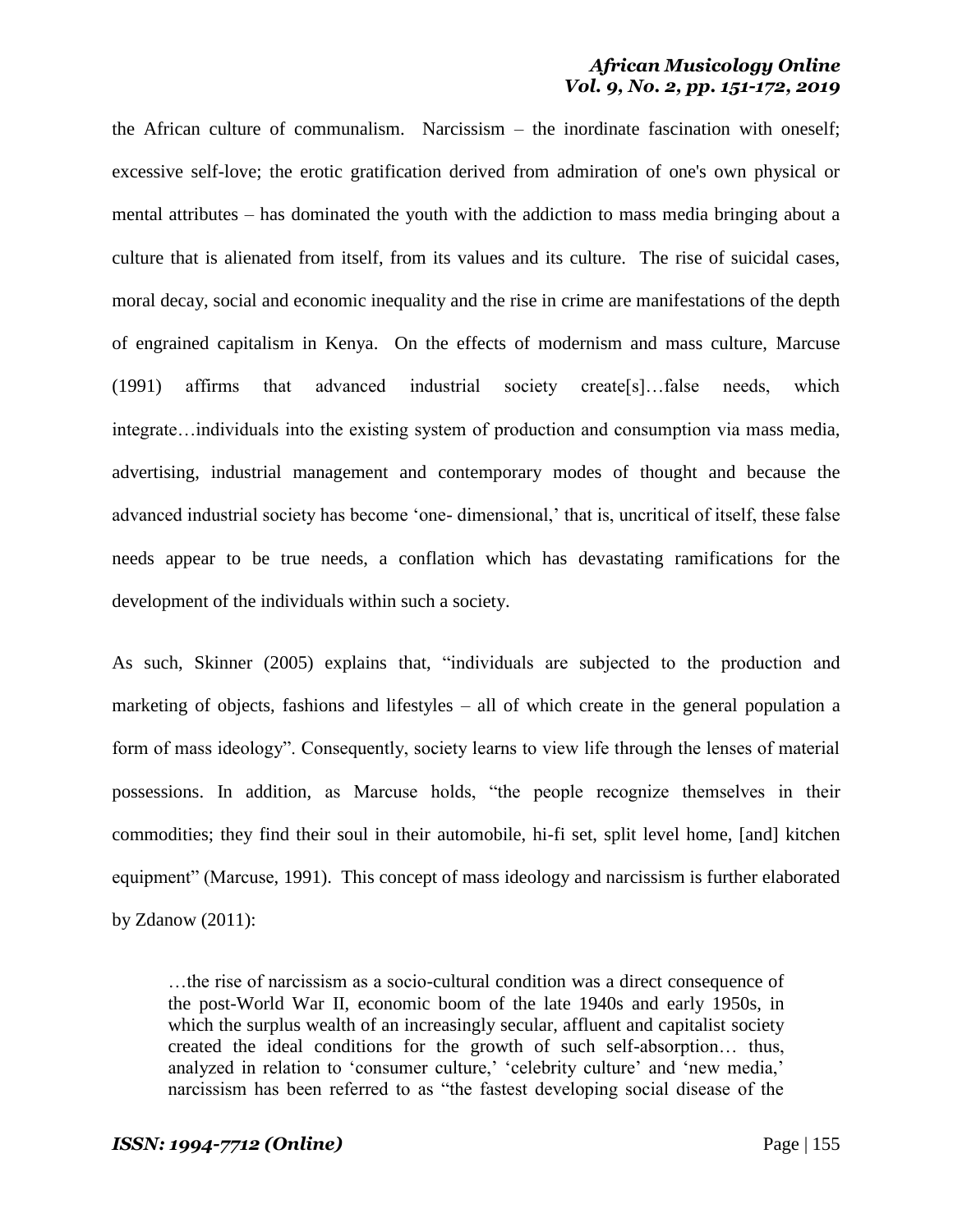peoples of the West," with instances of vanity, self-aggrandizement and selfpromotion evident in all aspects of cultural interaction... "Seen to be at the root of everything from the ill-fated romance with violent revolution, to the enthralled mass consumption of state-of-the-art products, and [infatuation with] the lifestyles of the rich and the famous', arguably, the most recent manifestation of this growth of narcissism has been society's use of, and reliance upon, new media technologies... Social media, in particular, has been criticized for actively fostering the growth of narcissism, by encouraging an extreme fixation on the self, an exaggerated sense of self-importance, hyperbolic egotism, and pronounced feelings of entitlement (p.3).

Modernization is the transformation from a traditional, rural, agrarian society to a secular, urban, and industrial society (Kumar, 2006) and has now become the model of political, economic, educational and social spheres of modern African societies. This transformation gradually paved way for the capitalistic form of living with mass aura concretizing itself in every aspect of life. The concept of communal integration in African music and culture was progressively and purposefully eroded to pave way to the new way of life. Cavazza (2012) illustrates that the rise of mass society was a protracted affair that passed through various phases and was manifested through various interacting phenomena. The concrete way modernism formed in nineteenth and twentieth century Europe involved the marginalization of traditional ties and the advancement of the individual's assertion of this active status. The affirmation of individualism over the community principle did, however, entail a need to reckon with society's mass dimension. Cavazza further notes that one feature of mass society was the birth of political communities in which individuals, acknowledged as such, tended to be organized into groups. Such groups, often branded as irrational crowds, tended to develop political awareness and disseminate their views through the channels of mass culture and mass society. Political organizations thus contributed to forming mass society through a multi-faceted relationship: via the consumer, and via networks associated with the culture industry.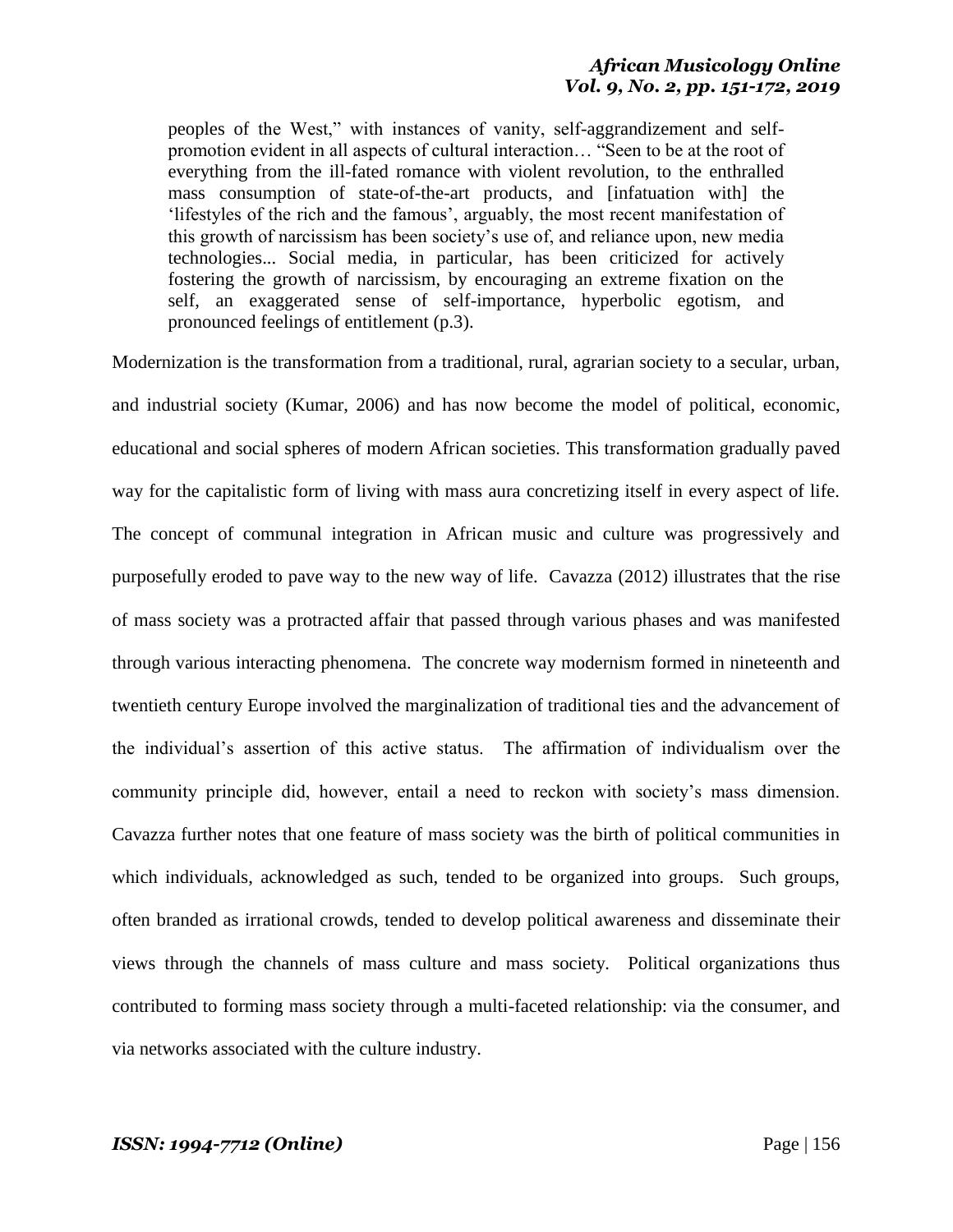Just like any other new phenomenon, mass culture has both positive and negative effects on the community. It is these negative effects on the contemporary African society that this paper interrogates. As Apuke (2018) contends, the most significant problem that mass culture has brought is the internet addiction that is associated with loss of control of the user. Concretizing this view, Busari (2016) observes that this overuse goes beyond an average amount of time spent on technological gadgets and extends to the compulsive use of the internet to the extent that it is given priority over all other responsibilities which affect the time and attention in school work, domestic responsibilities at home and teenagers' interaction. Consequently, mass media addiction has affected the normalcy of the contemporary and modernized society, Kenya included. Indeed, social media addiction is associated with numerous health and physical problems such as somatization, depression (Błachnio et al., 2015), anxiety (Gunduz, 2007), paranoid ideation, aggression, interpersonal sensitivity and obsessive-compulsive specifications among others. Kalekhan et al. (2016) reiterated that excessive use of social websites and online games are negatively associated with conscientiousness, honesty/humility and agreeableness and positively associated with neuroticism, narcissism and hostility.

In no other time like today has the access to internet and social media been obtainable to all ages. Because of their dynamism, democratization of modern parenting, advancement of technology, the handiness and affordability of mass media gadgets, the modern youth is gullible to media addiction more than any other age group. Their stage of development and the search for identity does not make things easier for them either. Depression and anxiety are among the most emphasized psychological and physical health effect of social media addiction (Goel et al., 2013) and depression and anxiety symptoms may worsen as an outcome of addiction (Baer et al., 2012). Furthermore, Arora et al. (2015) commented that other symptoms and effect of logging on

#### *ISSN: 1994-7712 (Online)* Page | 157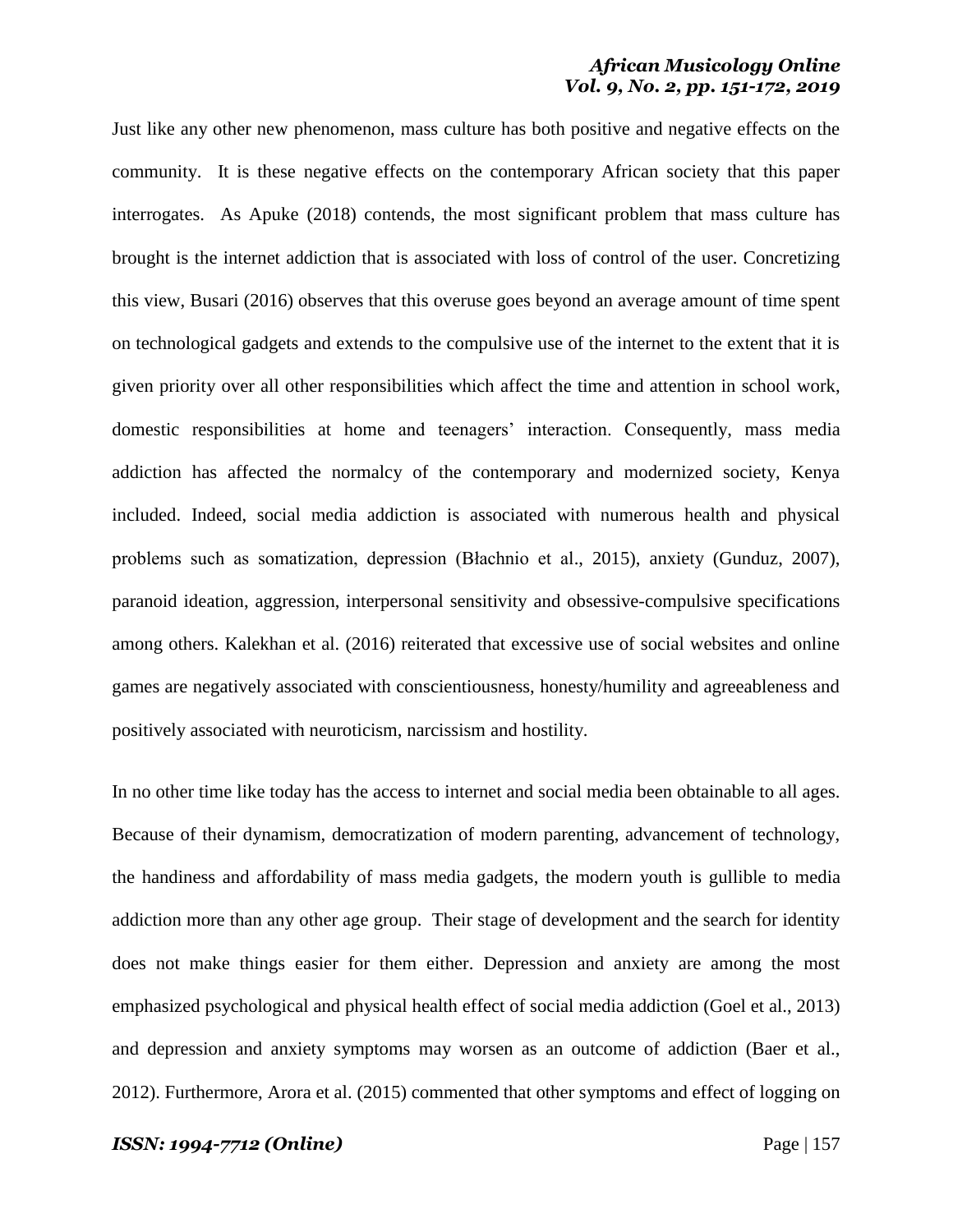to social networking sites for a long time, mostly before going to sleep are sleep deprived, weakness, tiredness, and these cause harm to teens physical and mental wellness (Apuke, 2018)

Block (2008) discovered fatigue, feelings of anger and social isolation as other consequences for constant social media use. Moreover, Weinstein and Lejoyeux (2010) associated the high comorbidity of social media addiction with psychiatric disorders, especially affective disorders (including depression), anxiety disorders (generalized anxiety disorder, social anxiety disorder), and attention deficit hyperactivity disorder (ADHD). The same survey concluded that several factors are predictive of problematic social media usage, including personality traits, parenting and familial factors, alcohol usage, and social anxiety (Apuke, 2018).

The effect of mass media addiction in Kenya has become a national concern. The youth have fallen prey to this wave of mass culture and the results are clear. Astsa (2017) also notes that, Adolescents today are adopting new digital technologies almost as quickly as they are being introduced. They consider different forms of technologies such as mobile phones, internet and social media to be an integral and essential part of their lives (Consumer Electronics Association, 2008). The effects of mass media addiction in Kenya continue to manifest in all spheres of life. This has affected the health, education and morality of the Kenyan youths. Suicide among the youth for example has reached alarming proportions. Chomba (2019) fears that the official figures in Kenya are only the tip of the iceberg citing a report from the Kenyan Ministry of Health that four people die from suicide every day. Dr. Chitayi Marabula, a medical doctor and mental health advocate says, "It is not surprising that suicide is the second leading cause of death among youths aged 15-25 years. In July 2015, a report by Kenyatta National Hospital showed over 100 cases of attempted suicide among the youth between 18 and 25 years (mostly campus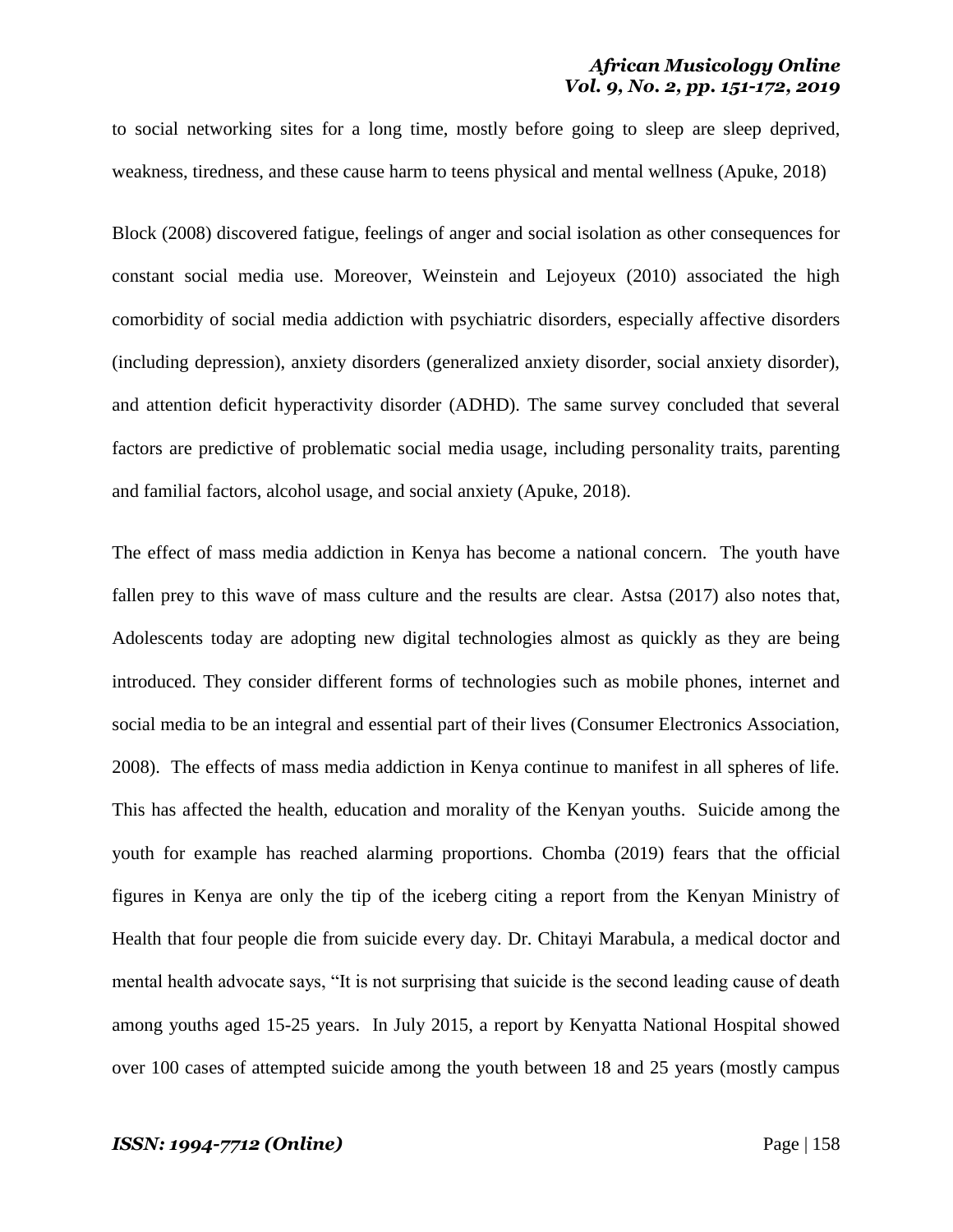students) within a span of two months. He continues today that even young children below the age of 15 have reported cases of suicide throughout the country (Okumu, 2019).

This is a global catastrophe with Wekesah (2019) quoting statistics from the World Health Organization (WHO) that about 800,000 people die from suicide each year majority of them aged 15-29 years. In Kenya, WHO data estimates that 1,408 people commit suicide yearly, or simply put, four deaths daily. Okumu (2019) additionally notes that more than 50% of this number constitutes the youth who are in higher levels of education, colleges and universities. This translates to a global mortality rate of 16% or one death every 40 seconds. This makes the number of deaths by suicide worldwide higher than the total number of deaths from war and homicide combined. Wekesah (2019) observes that a good number of these suicides happen impulsively in moments of crisis where individuals suffer breakdowns in the ability to deal with life catastrophes, such as financial crises, relationship break-up or chronic pain and illness, conflict, disaster, violence, abuse, or loss and a sense of isolation. Negative use of social media and cyber-bullying (sending or posting harmful and hurtful messages, pictures and videos by one person or group of people) are newer and modern risk factors for suicide among younger people. Chomba says one of the contributing factors to the psychological problems that many people are experiencing is social change and contends that the "disintegration of traditional culture has contributed to the rise in suicide rates." He believes that economic development has led to the demise of traditional norms and customs and that, social and cultural expectations — especially of men — have changed. He concludes that the African proverb "I am because we are" is losing its importance in modern African societies. Megan Vaughan, professor of African History and Health at University College London, shares the view that social upheaval is a reason for the high suicide rates: "Life is changing fast — in Africa as well. Urbanization is increasing at a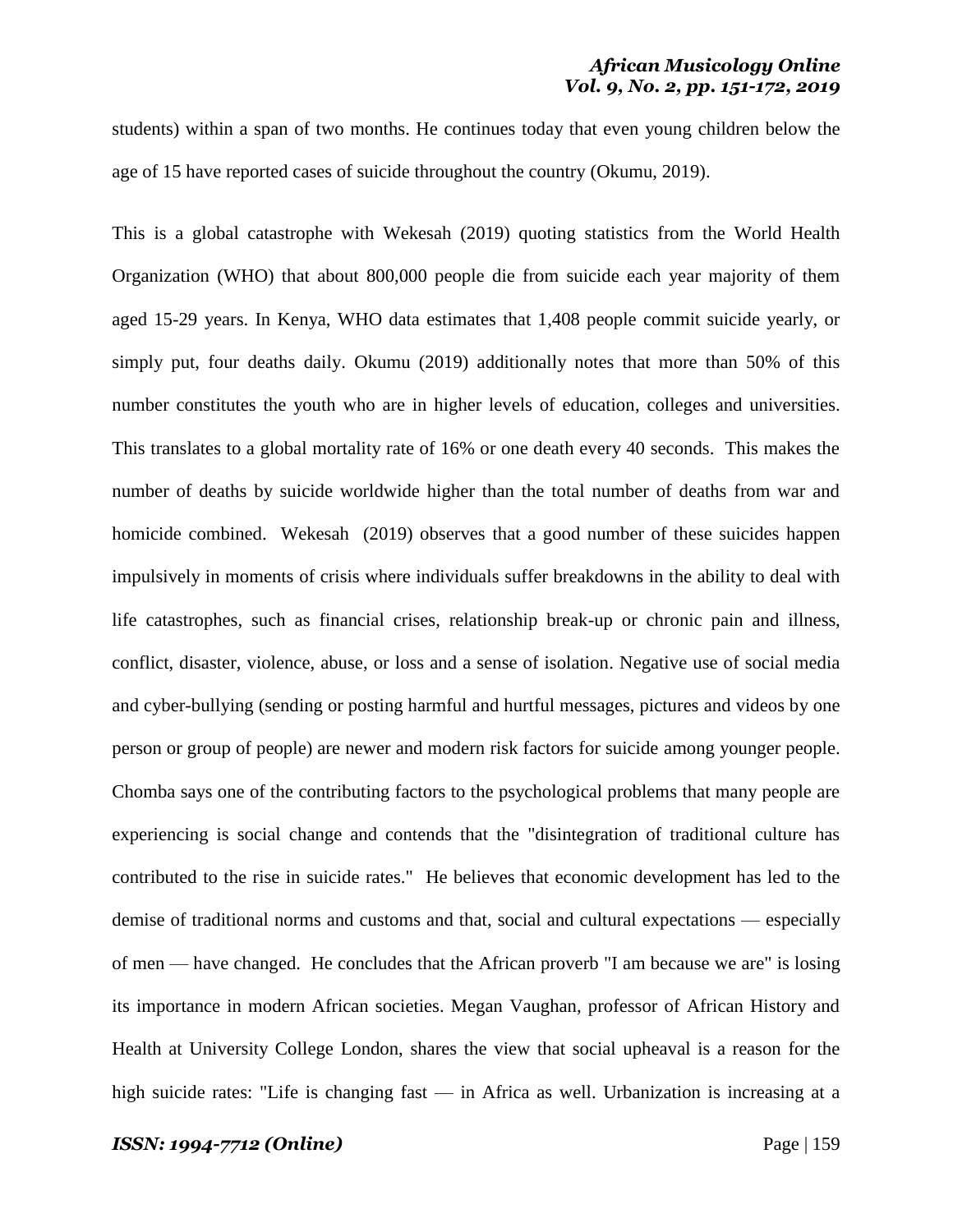rapid pace. People no longer live in village structures and family ties," (Chomba, 2019). Morality has not been spared either. In the commentary by BBC (August, 2019), the writer notes that in general, Kenya has a traditional and socially conservative culture, but this has been challenged in recent years by some in the younger generation. The public petition by Citizen Go Africa on the banning of the erotic 10 over 10 music programs by citizen Television and the banning of several Kenyan pop songs is just a tip of the iceberg on how mass media and pop music have been used as vehicles for moral decay among the youth. Astsa's (2017) showed high prevalence for sexting among high school adolescents in Nairobi standing at 65% daily sexting, 25% weekly sexting, 8% rare sexting and 2% reported to never sexting.

# **Negative Effects of Capitalism, Mass and Pop Culture on Music**

Johansson (1998), notes that characteristics of mass culture stem from technology and affect our culture in very specific ways, tending to crush the individual, the unusual and the excellent. Opting for standardization, mass culture had no place for fingerprinting and quoting Sociologist Earnest van den Haag, he gives a concise listing of mass culture characteristics:

- a. Mass culture emphasizes the spectator and the vicarious experience.
- b. Standardization is a result of trying to please an average of tastes.
- c. Mass culture shows apathy toward true learning and aims at pleasure, thrill and escape.
- d. The marketplace is the most important factor in mass culture.
- e. Popular approval is the main moral and aesthetic standard.
- f. Excessive communication between people tends to weaken the bond between people as the sphere of communication grows larger.
- g. Mass media replaces the arts.
- h. Mass culture creates an addiction for prefabricated experience and deprives individuals of autonomous growth and enrichment.

Individual artistry has no place in mass culture because pre-determination of what ought to be has already been set and commercialization of the arts has lowered artistic standards,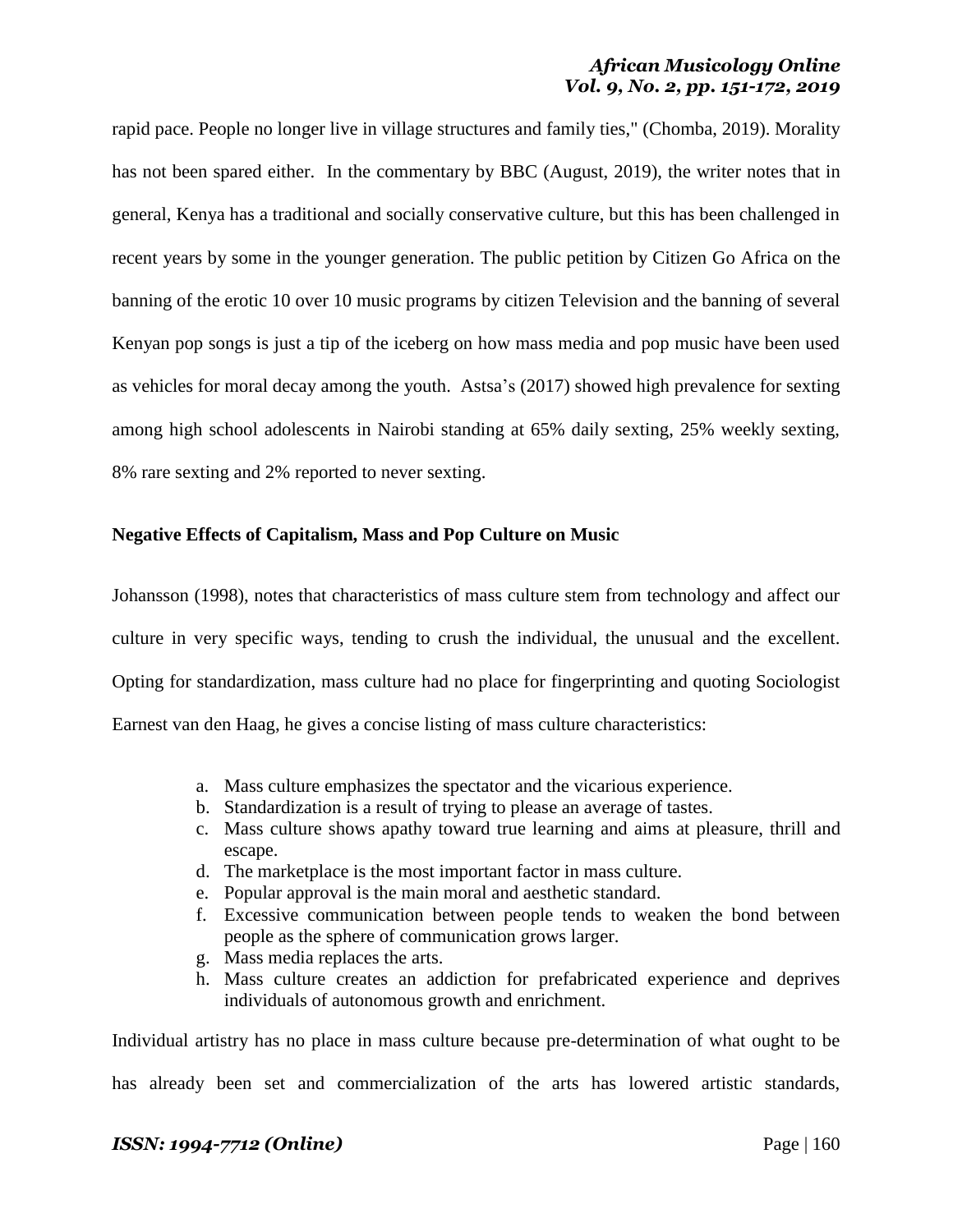encouraging musical tastelessness and promoted artistic inertia. People involved in commercial enterprise are not aware that there is a vast difference between true art and the commercialized product. Such a distinction is not particularly important in mass culture, because the technician and the mass communicator push the artist into the background with electronic gimmickry, broad exposure and quick success (Johansson, 1998).

Onwuegbuna (2013) asserts that often treated as an enterprise, the commercial value of popular music is ensured at the point of production where decisions about ideology, structure, aesthetics, packaging and presentation are guided by the marketability of the finished product. According to Frith (2001), popular music is "not driven by any significant ambition except profit and commercial reward" and it is "provided from on high (by record companies, radio programmers and concert promoters) rather than being made from below. Pop is not a do-it-yourself music but is professionally produced and packaged". The stakeholders, wielding the aces in the music industry, tend to access technology, explore its potentials to the fullest, so as to guide public culture and dominate the commercial gains from the musical performances. In this way they define, dictate and guide popular culture, using both the live stage and electronic media.

The properties and elements employed by producers and performers of popular music in presentation of the art include costumes, stage props, stagecraft, language, masking, lighting, animation, digital manipulations, make-up, shouting and subdued colors, sex appeal, drama clips, epic settings, impressionistic, expressionistic and cubic art forms, and a host of others. In the application and manipulation of these properties and elements to present the musical activity to the target audience, the producers, over time, succeed in making a strong and enduring psychological imprint on the consumers of their art. This accounts for why the marketing of new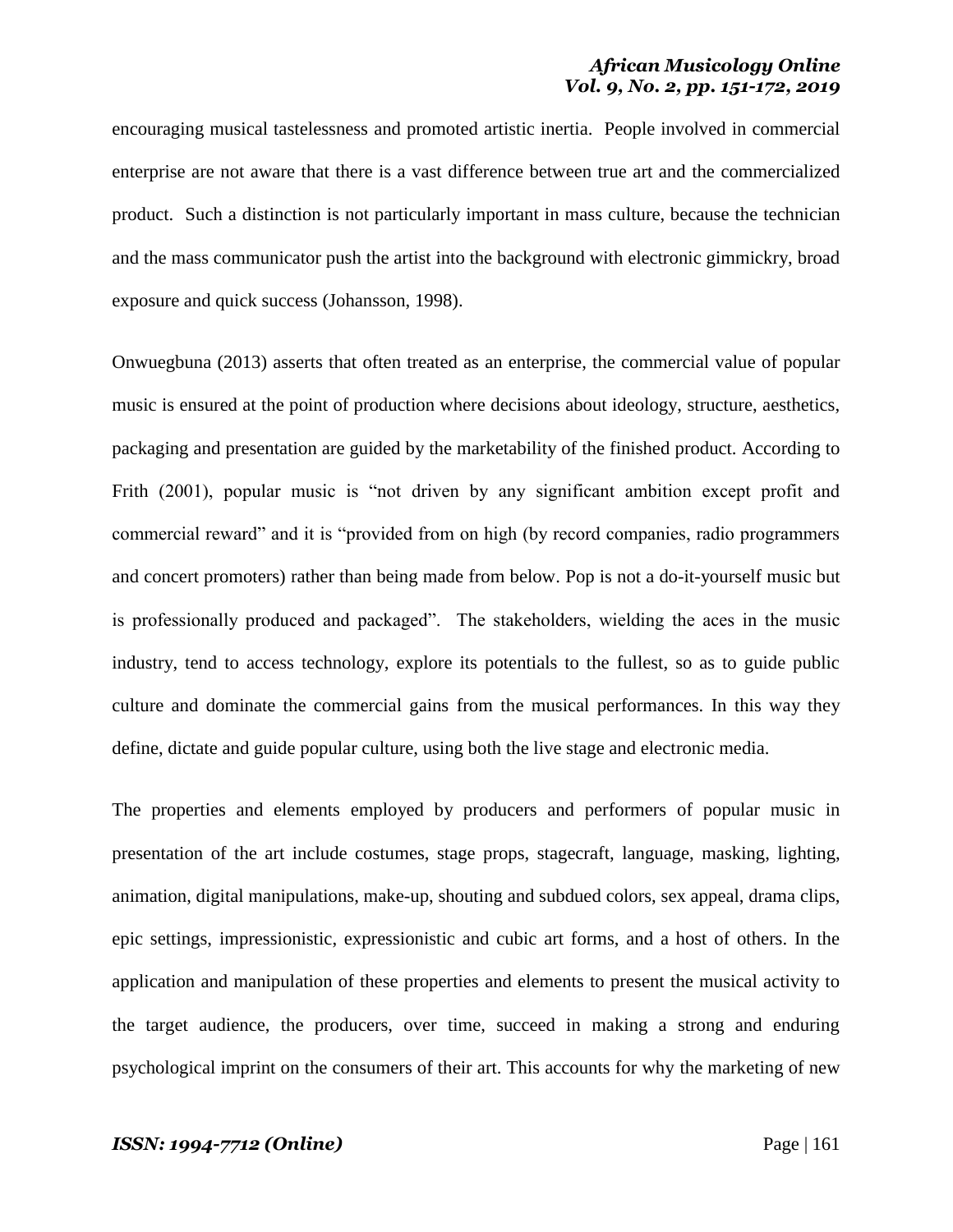audio releases are preceded by promotional performances on live stages and video clips before

the audio CDs are sold in the markets. Note the following:

Whether on a live stage or an electronic stage, one observes that the emotions expressed by popular music performers are not always felt by the artistes; sometimes they are feigned to create a contingent, a utilitarian, or an aesthetic value. The simulated emotions are constructively packaged by the producers to disguise the commercial intent, thereby succeeding in presenting the art as necessary, useful, or entertaining in itself. This creative marriage of natural and theatrical emotions helps to give authenticity to popular musical performance.However, the artistic and scientific manipulation of matter, energy, space and time in popular music productions and presentations sometimes strain the tolerance of the audience, thereby creating a moral panic. Obscenities, nudity, misogyny, vulgarity, chauvinism, among others are some of the issues that have been in contention regarding popular music productions and performances (Onwuegbuna, 2013).

# **African Music Practice**

In contrast with the production of pop music, music performance is the essence of African music. Akuno (2016) defines African traditional music as "music whose idioms are culture specific and can be identified as belonging to any of the country's communities, whose text of its songs is also in a local dialect, addressing issues of communal concern. It employs musical instruments that are culturally significant to the practicing community. African music performance is an event whose inherent attributes can be espoused but can never be attained theoretically. It is a phenomenon of content in real time, a concept unique to itself. It is a process that incarnates the composer's ideas through the performer to the audience. Ferris (1995) perfectly describes performance as a lively art that designates its performance as a 'live' presentation of sounds and movements in concerts, orchestras, operas, gigs, shows, recitals and dances to an active participant who shares in both the responsibilities and the rewards of the achievement of a great performance.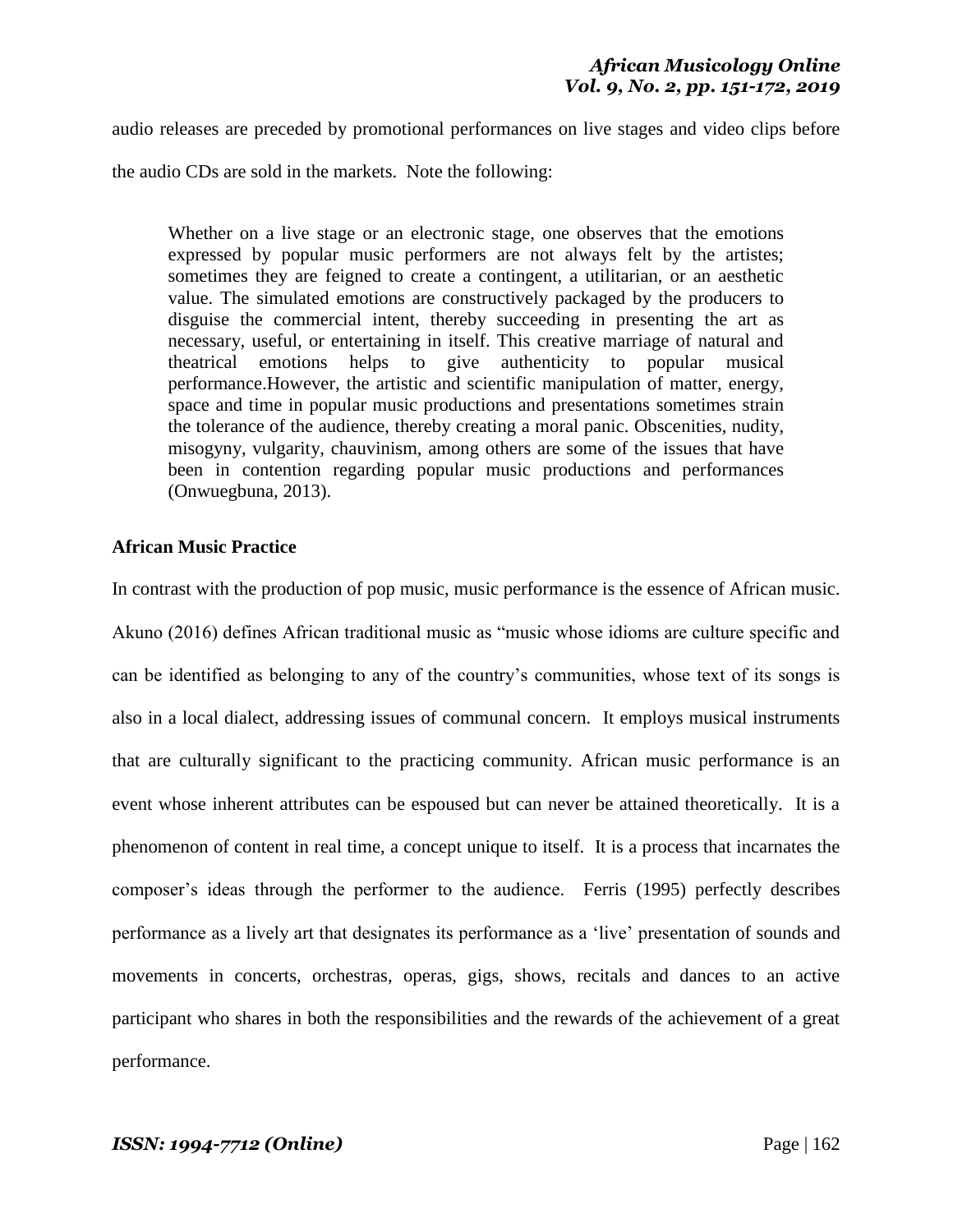Eisman (1968), notes that for music to become alive there must be a composer, a performer and a listener. Unlike painting and literature, which communicate directly, music needs a middlemanthe performer-to translate the printed page into sound and to interpret the intentions of the composer. The composer in some instances can also be the performer and in this case, incarnating his own ideas into reality. Without the performer, the composer's ideas remain abstract. An outstanding violin performer Isaac Stern made this statement concerning his profession: "There's nothing like the thrill and joy of being before and audience; to feel the give and take when they are moved. I always feel sorry for people who have never known the joy of music making… One should convey the ecstasy and exaltation of using the instrument to make music rather than using music just to play the instrument. I'll never have an ulcer because I enjoy living" (Eisman,  $1968$ ).

The place of music performance as a vehicle of communication and the inculcation of contextual values cannot be overemphasized. It should be the goal of any music program and the objective of every performance; meaning, music performance is functional, active and inclusive in whatever context. The contextualization of African music performance affords a perfect exemplification of performance objectives. Its essence, form and practical context is functional, relevant and inclusive, making it an indispensable tool of cultural interaction and education. Akuno (2016), notes that performances of African music take place at social events and that the choice of songs reflect the mood and meaning of the event. Regarding this set up of African music Nketia (1974) writes:

Where an audience is present, there is usually not a wide gulf or a clear-cut boundary between them and the performers, except where the nature of performance requires this. When the performers group themselves at one end of the arena, they are flanked in their left and right by the spectators in a horseshoe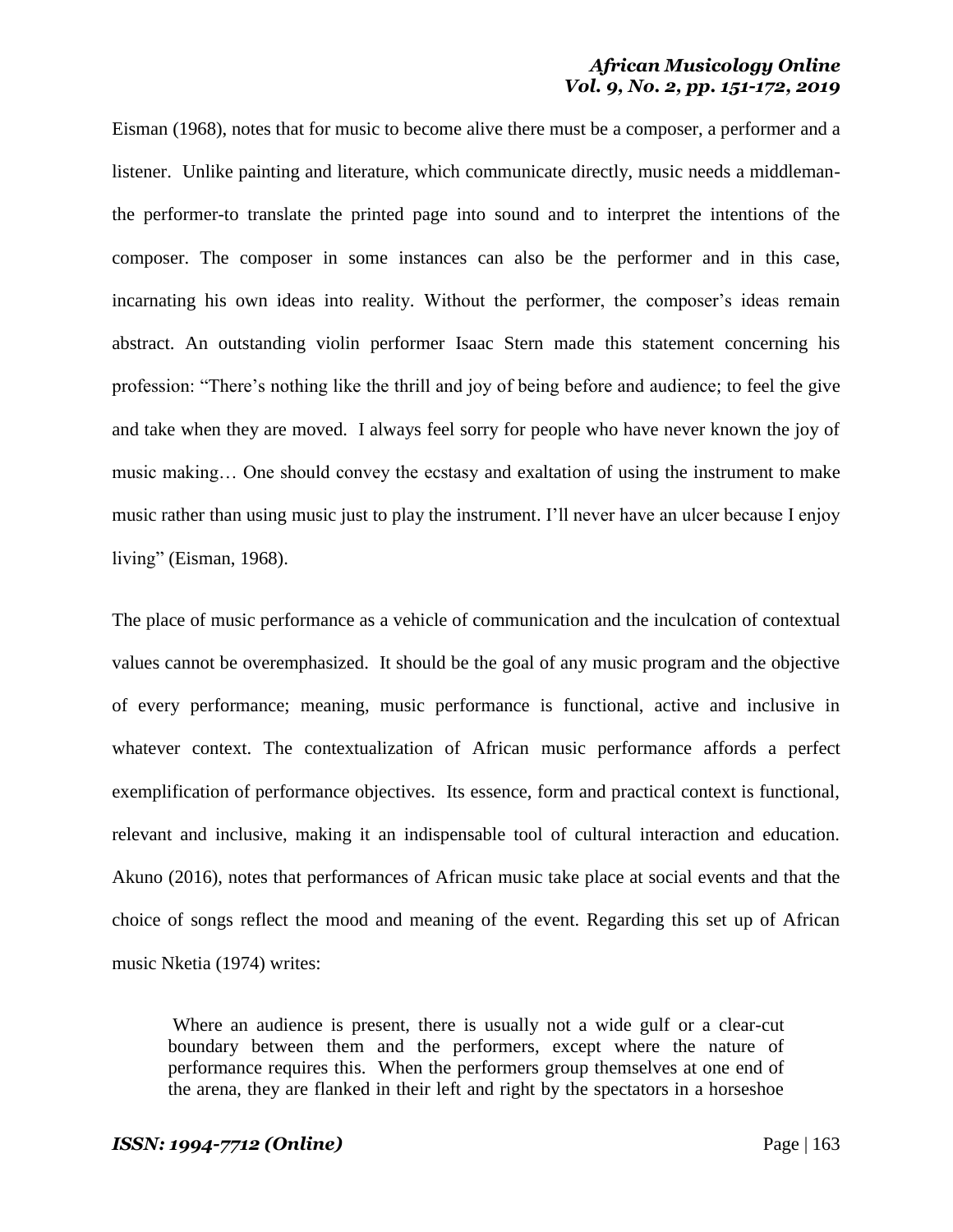formation, taking care to leave enough space for the dance. Where instrumentalists and chorus take their places at the opposite ends of the arena, the spectators may line up on their left and right, forming a square but leaving an open space between the two groups for dancing. When the performers arrange themselves in a circle, the spectators similarly form a circle around them. The actual details of the seating or standing arrangements for the performers themselves vary in different societies. Whatever the formation, the atmosphere in the performance arena is usually informal, and spectators are free to move about or leave at any time they wish (p.34 ).

He notes that in the varying setting of African music, focus is on music making as a social activity, one that emphasizes artistic as well as social, political and religious values. Music may be performed for the sheer fun of it, for the message that it communicates, or for the outlet it provides for social interactions or the sharing of community sentiments; it may be performed as a tribute to an individual, an offering to a deity, or a service to a potentate. The approach to music making that links it to institutional life ensures spontaneous participation and identification with the musical life of a community (Nketia, 1974). Akuno (2014) affirms that music is also a cultural expression. As a phenomenon that is part of communal or cultural activities, it is an event that expresses and carries forward the action in the activity. The cultural activity's meaning is partly embodied in the music that is part of it. To this end, its study implies the study of the associated activities. Music performance, being a personal interaction between the art, the artist and the audience is an active art; it is fluid and intangible yet alive and real.

This is and has been true until modernity decontextualized African music. Nesbitt (2001) espouses that what was originally a participatory music was suddenly called upon to adapt itself to the Western stage. In our African villages [. . .] dances are [. . .] executed in the middle of a ring of spectators who also take part almost as much as the dancers and musicians. "On the stage new conditions have to be created by means of different devices in order, on the one hand, to retain the freshness and reality of the dance and, on the other, to destroy the monotony which is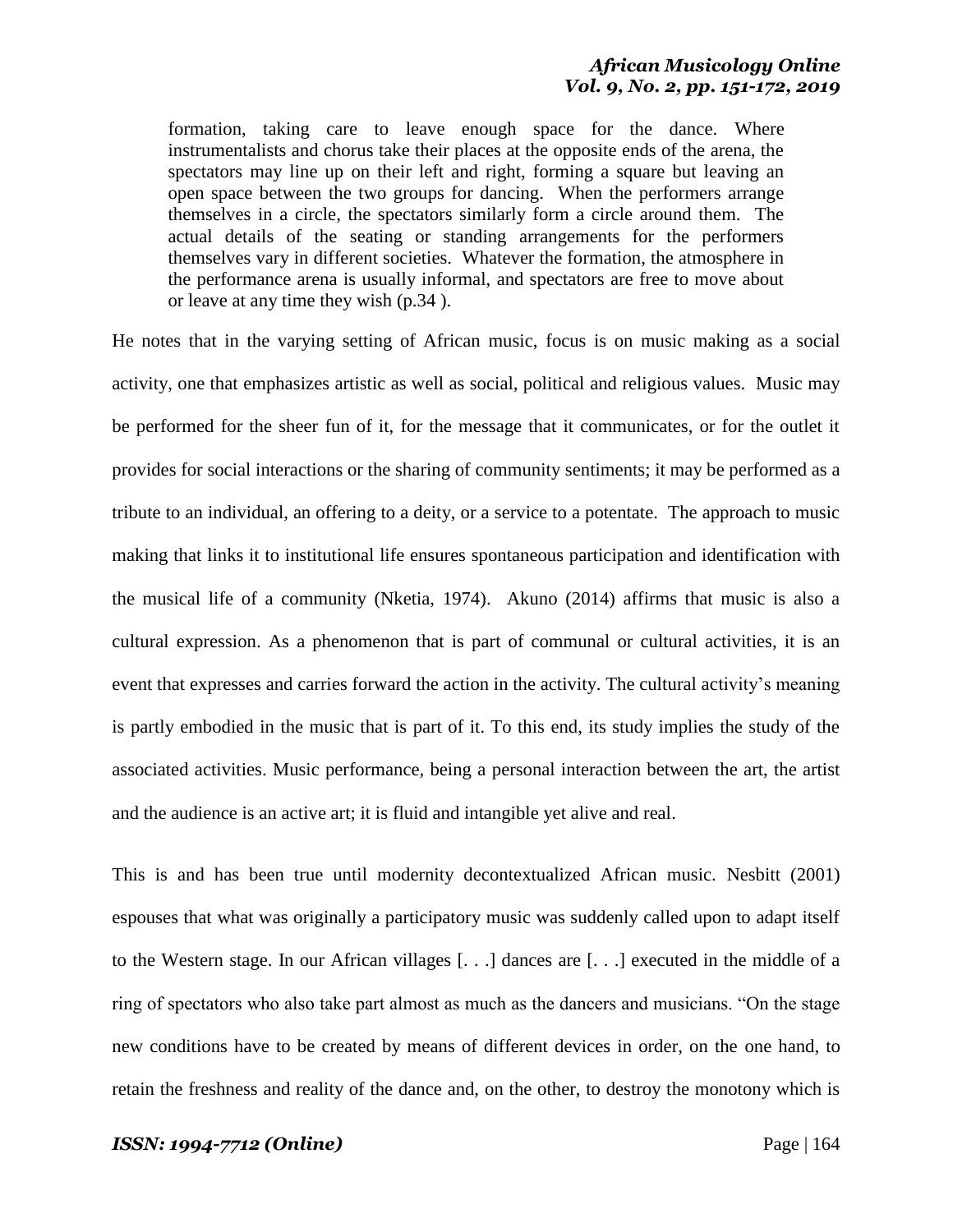quick to arise due to the nonactive participation of the audience.The contextualized rendition of African music has been eroded by the adaptation of a capitalized Western culture and modernity…the process of rationalization, the traditional circle of spectator-participants, a visual representation of cyclical, natural time, was broken into the teleological straight line of musicians spread out across a stage before the gaze of Western spectators. Rhythms and dances that traditionally would be performed in highly specific contexts and at times (baptism, marriage, initiation, etc.), were extracted from that milieu and choreographers brought them together in new, discrete combinations" (p.178-179). Although contextualized performances of African music still take place during traditional ceremonies and functions like the initiation ceremonies of the Nandi, Maasai and the Bukusu communities, the threat by modernism to these spotted activities is a force beyond measure.

This rationalization with regard to Mande music is a replica of what happens in Kenya through the Kenya National Music festivals, and the array of assorted so-called cultural groups spotted around the country performing Kenya traditional music for national occasions, tourists and other detached contexts. These performances have been decontextualized from their original settings to a more commercial setup that emphasizes a passive audience and a 'forced' performer whose participation is motivated by many aspects other than cultural signification. Our only hope is the revitalization of the education sector by inculcating a value system that is culturally sensitive and inclusive.

#### **EDUCATION AND MASS CULTURE**

Education is requisite for everyone because of its importance in the overall development of any nation and its people (Zinkur, n.d). Learning being a life-long undertaking can be structured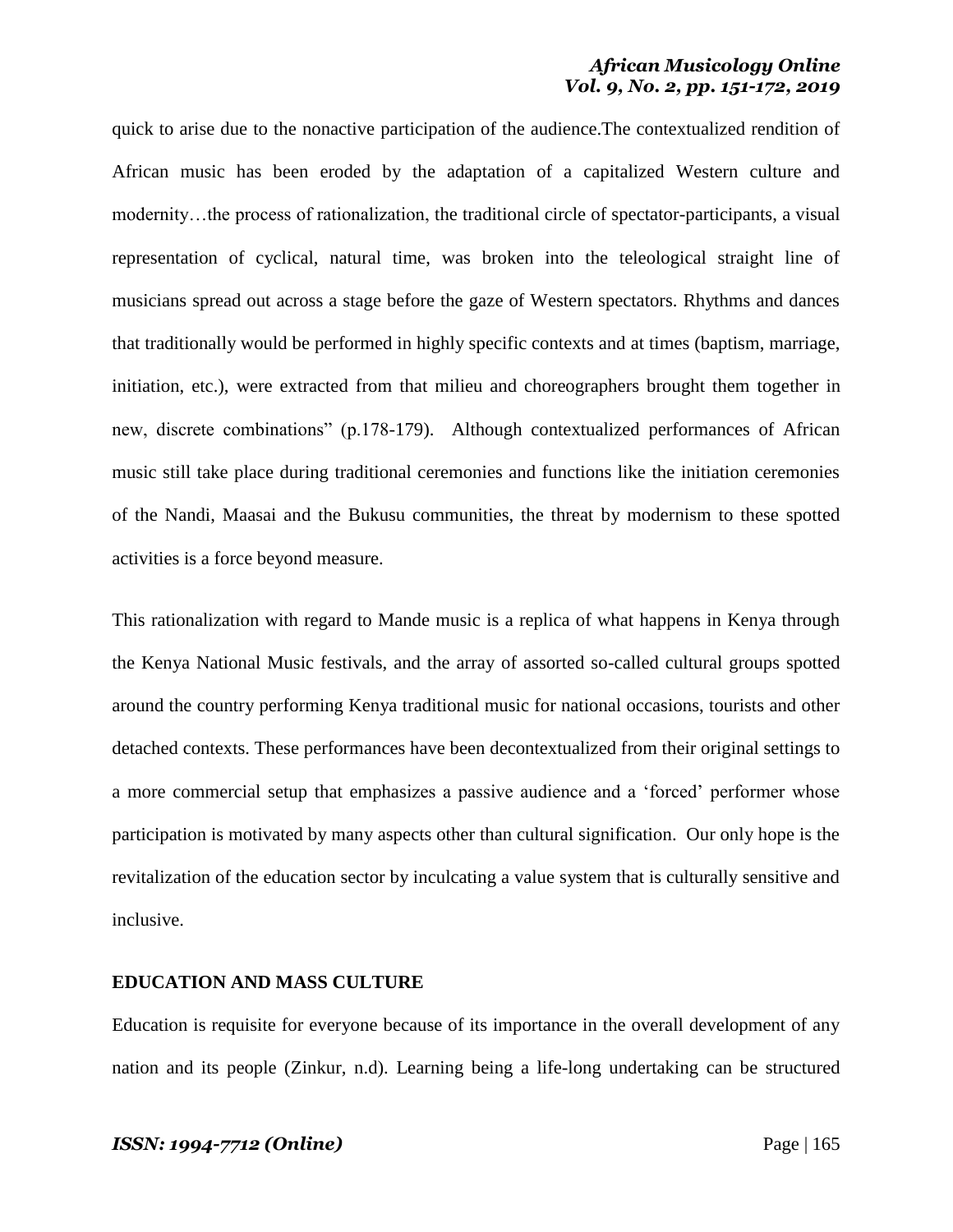either formally or informally. In both instances, it is a calling to all humanity and a process notwithstanding status and age. According to Peters (1979), "learning is the comprehensive activity in which we come to know ourselves and the world around us. It is a paradoxical activity; it is doing and submitting at the same time. Its achievements range from merely being aware, to what may be called understanding and being able to explain". The concept that Peter calls, "knowing ourselves and the world around us", is a cultural context while the paradoxical activity is a duality that is cognitive and at the same time practical - aspects inherent in African musical practice.

Ingule (2011) confesses that when we study human growth and development from childhood to adulthood, we note that human development is influenced by some internal and external factors and a combination of both. Despite the fact that the society and the school can do little to change the hereditary factors of learners, its impact and influence on maturation and the external factors of the general environment and specific leaning can be immense. Peters (1979) contends that in each of us, it begins at birth; it takes place not in some ideal abstract world, but in the local world we inhibit for the individual it terminates only in death, for a civilization it ends in the collapse of the characteristic manner of life, and for the race it is, in principle, interminable. Ingule (2011) asserts that both *nature* and *nurture* are essential in development and that the interaction between them is the crucial influence on any particular individual. He views development as the product of the interaction of the organism with its environment. The implication of this principle is that human development is a process which results from the interaction of an individual and his environment. In this case, the hereditary forces inherent in the genetic constitution of the individual coupled with the environmental factors influence the development of an individual.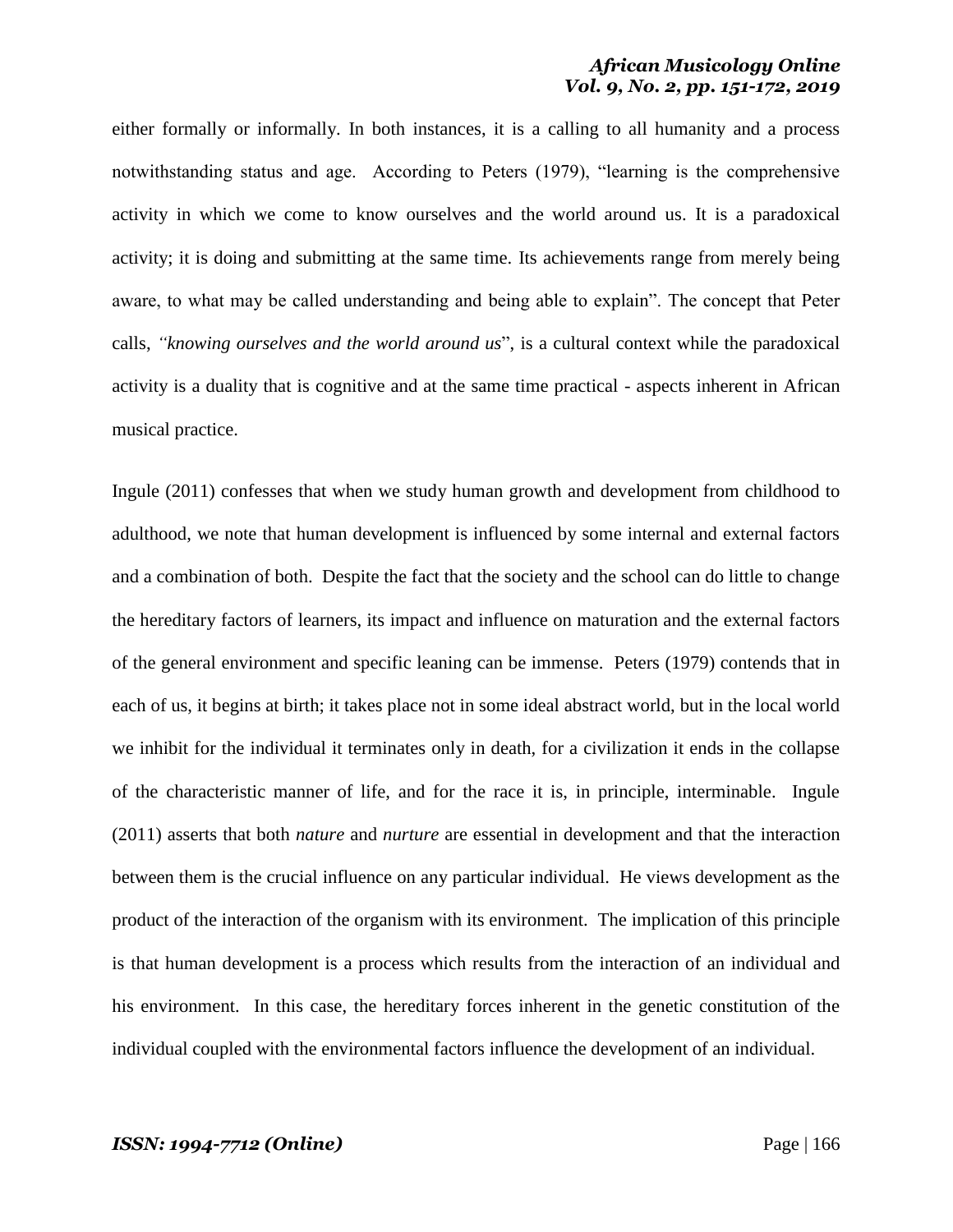From the above assertions, education can only take place in a cultural context for it to be meaningful. The environment enhances or acts as the basis for which hereditary traits are modified in time to fit in the cultural environment. As Mbiti (1992) contends, every human society has various types of needs which must be fulfilled in order for that society to function adequately. In as much as the school is a social agency for inducting the youth of that society into the life patterns of the group and for the renewal and perpetuation of its cultural values, the curriculum must reflect, in all aspects, the social-economic values and ideals which that society cherishes and upholds as vital to its prosperity. Below are the three fundamental roles of the curriculum of any school:

- (a) *The school curriculum must seek to preserve and transmit the cultural heritage of its society* – this means, in effect, that whatever is taught in the school should be based on clarification and determination of what, in the past, was important in order to ascertain what is needful in the present. Such values include inherited African views of man and society, the dignity of man and the moral law.
- (b) *The curriculum should serve as an instrument of change* No society or nation can long remain ignorant and free. Society is always changing as its peoples' aspirations and needs increase. Thus, a school curriculum must as far as possible serve as a tool for directing various forces of change to desired goals. The curriculum must be designed to make the individual child a creative person so that he can, in turn, help in the renewal of his society in the light of new social and economic demands". One basic role of education in society should be to inculcate those basic habits and skills which can enable the individual to control his surroundings rather than merely submit to them.
- (c) *The school curriculum must seek to develop the individual pupil's potential abilities to their maximum* – The maximum development of a child's individual potential is the paramount aim in any school curriculum.

*ISSN: 1994-7712 (Online) Page | 167* These three pillars of a school curriculum require a wholesome approach with societal support as exhibited in the African traditional society. Attributes of care, inclusivity, values and togetherness espoused in the Ubuntu philosophy are crucial aspects that can restore and implant a value system in the education system. Ingule (2011) rightly observes that a human infant cannot survive without the support of the community. The child rearing practices, the socialization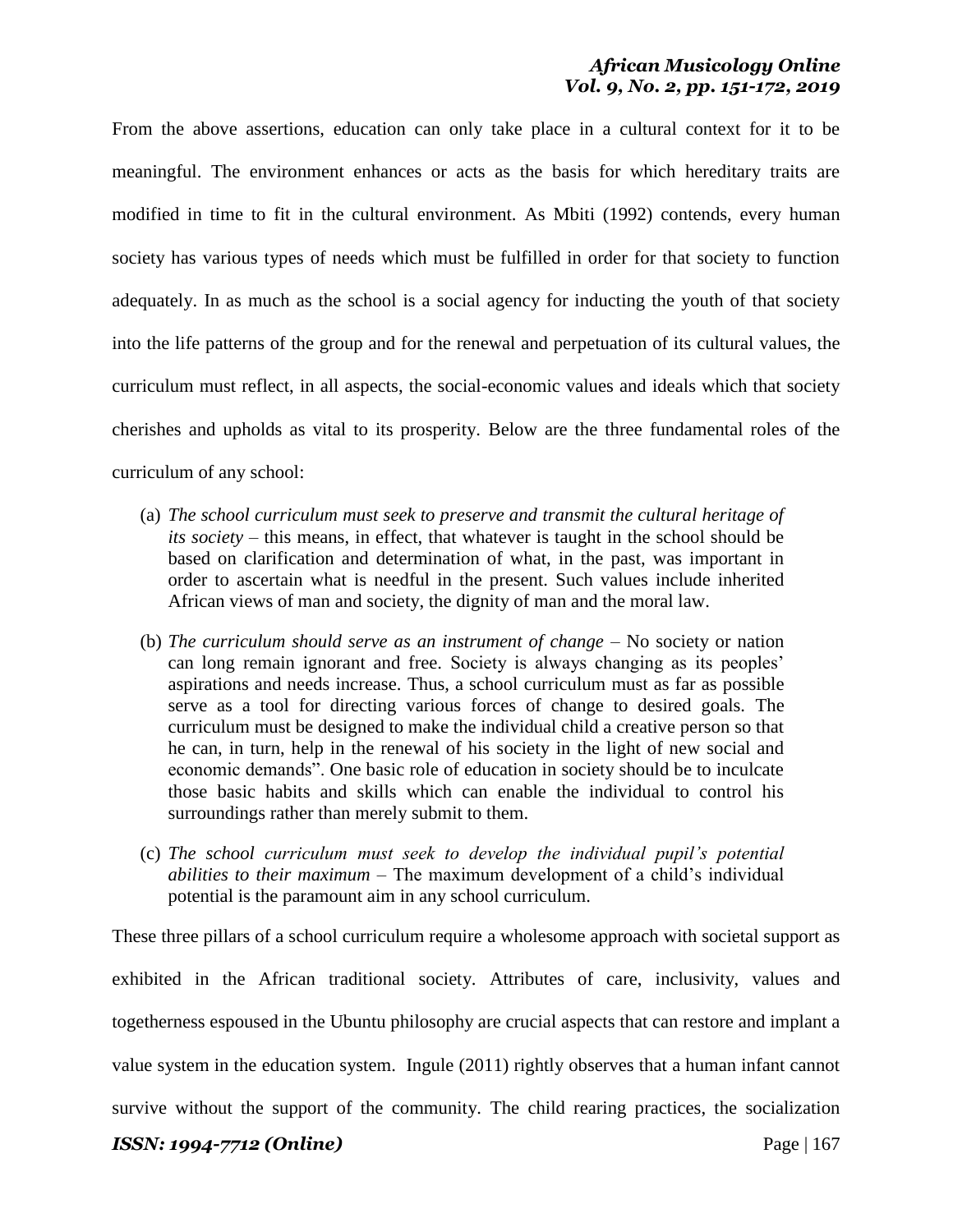process and the conception of personality have been drawn from the parents' social background…the African child is born into the extended family of parents and relatives who have to bring it up and help it grow. As the infant grows and interacts with the relatives, it learns who is in the community and how far he should socialize with the members of the community. The experiences that the child is exposed to within the context of the extended family enables the child to develop confidence in itself and to venture out competently into the future. Through music and different cultural ceremonies, children are indoctrinated and conditioned to assimilate and appreciate their culture.

In reality, a capitalistic lifestyle has separated the children and the youth from their cultural inheritance and engrained an individualistic perspective on how they look and deal with life. Cultural activities that were intertwined with music are no longer practiced by the masses and have come to be labeled as retrogressive and backward. The role of the extended family and community that were custodians of traditional activities and value systems have been relegated to the uneducated and primitive in the rural areas. This changing lifestyle has affected immensely the traditional ways of even bringing up children including their education, with one of the most obvious changes being the dying out of the extended family and its replacement by the Westernstyle nuclear family. "The introduction of the Western culture into African societies has ushered in a process of change in respect to indigenous cultural values and practices within the African continent. One might view the process along a continuum, at one end of the continuum are those schooled African elites who have embraced western cultural values in their entirety while at the other end are those who still practice the traditional culture in its entirety. In between the two extremes are Africans who have adopted some western cultural values while retaining much of their own traditional values" (Ingule,  $2011$ , p.30).

#### *ISSN: 1994-7712 (Online)* Page | 168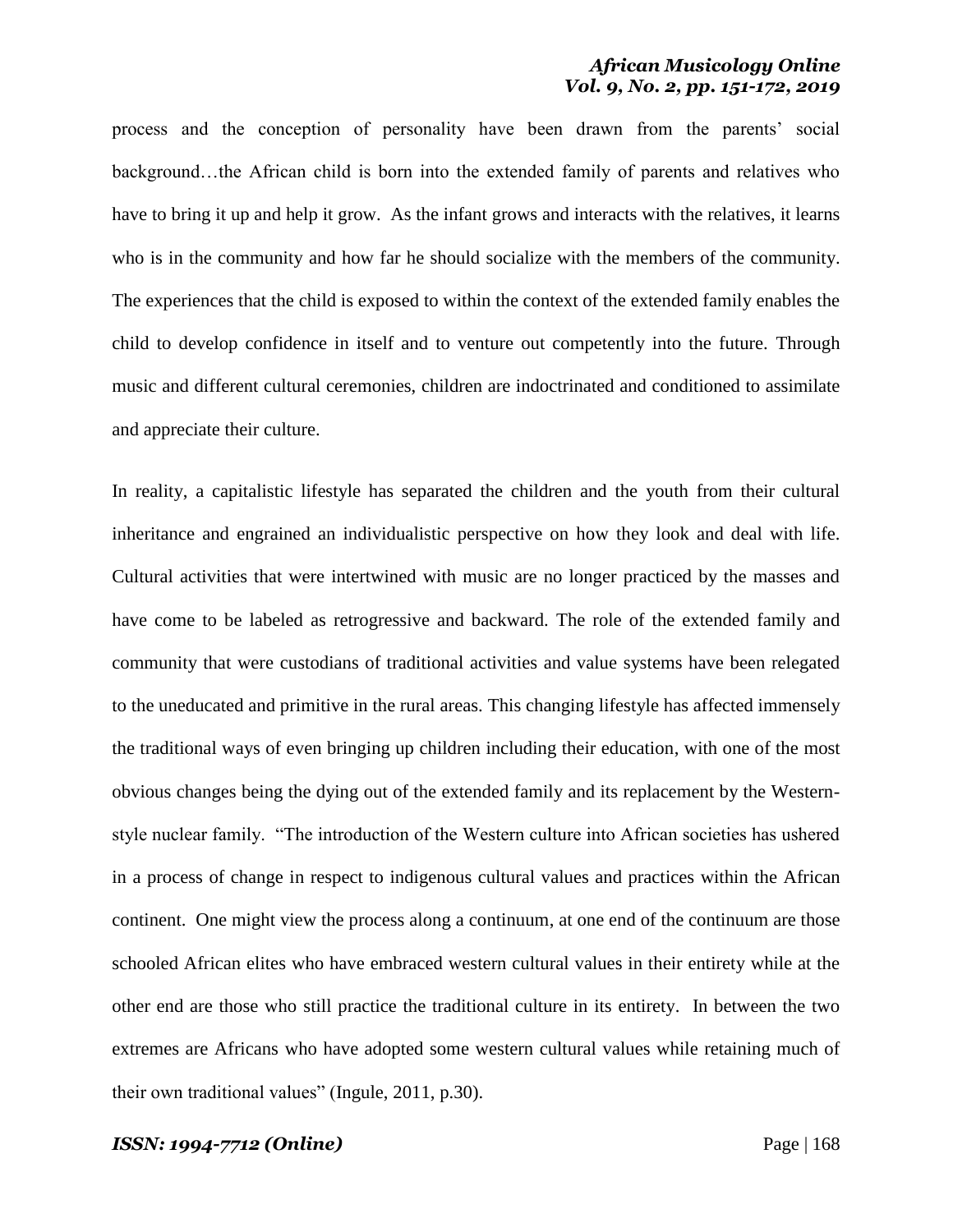Akuno (2013/2016) contends that indigenous knowledge is part of a system that defines a form of existence. Its expressions, including the performing arts, are an avenue for education. Their content, context and processes confirm and lead to the realization of goals and objectives that define the worldview of their practitioners, experiencing them is a process of education" ( $p.52$ ). Quoting Kodaly, Bartok and Kabalevsky she asserts that music education, like all art, is not merely an entertainment, or an extra of life that can be taken or ignored at will, but an important part of the life of every individual (Akuno, 2016).

#### **CONCLUSION**

The adoption of capitalism and the propagation of mass culture have created an African society that is fighting for cohesion and direction. With the overwhelming effects of modernity and mass culture, the elite African has no choice but to revamp and overhaul his lifestyle by inculcating an integrated value system that is culturally sound and modern at the same time. This hybrid should be a result of critical analysis and introspection that will yield a contextualized identity that is relevant and functional.

The use of African music as an agent of culture propagation in our school system and the society at large is a valuable tool in the process of finding the African self. African musical attributes of inclusivity, artistry, relevance, respect, social control and communication can be exploited for the restoration the eroded value system among the youth. African music can also be used adhesively to cement these value systems within the context of modernity.

The education system being a primary agent of change should be enriched with culturally sound fundamentals that will add value and contextualize it. The curriculum should promote a value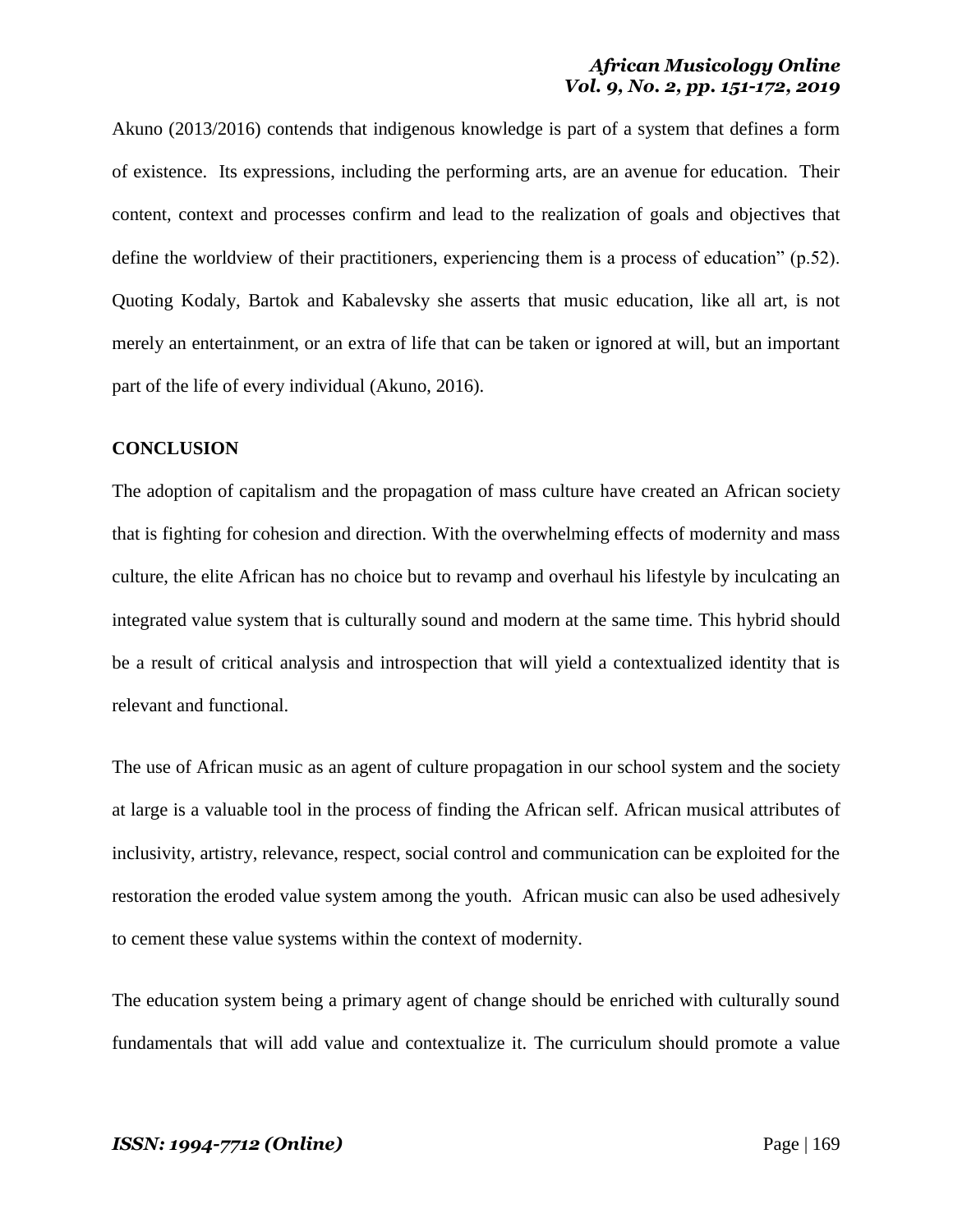system that works for the African youth and at the same time, coherent with positive innovative

trends of modernity without berating the African ideal.

#### **REFERENCES**

- Akuno, E. A. (2013). *Kenyan Music: An Educational Perspective*. Emak Music Services, Kisumu, Kenya.
- Akuno E. A. (2014). *Music Education: Policy Development and Advocacy in East Africa.* Music in Africa. Routledge.
- Akuno, E. A. (2016). *Issues in Music Education in Kenya: A Handbook for Teachers of Music*. Emak Music Services, Kisumu, Kenya.
- Andrae, T. (1979). *Adorno on Film and Mass Culture: The Culture Industry Reconsidered*. http://www.ejumpcut.org/archive/onlinessays/JC20folder/AdornoMassCult.html
- Apuke, O. D. (2018). *Extending the Reach: Exploring Social Media Usage and Addiction among African Students Studying in a Foreign Country*. *Asian Journal of Applied Communication*, 7.
- Arora, S. K., Shah, D. Chaturvedi, S. & Gupta, P. (2015). Defining and measuring vulnerability in young people. *Indian Journal of Community Medicine, 40*(3),193-197.
- Asatsa, S. (2017). *Cell Phone Sexting and its Influence on Adolescence Sexual Behavior in Nairobi County, Kenya*. *IOSR Journal of Humanities and Social Science, 22*(2), *62-69.*
- Baer, R. A., Lykins, E. L.B. & Peters, J. R. (2012). Mindfulness and self-compassion as predictors of psychological wellbeing in long-term meditators and matched nonmeditators. *The Journal of Positive Psychology, 7*(3), 230-238.
- BBC (August, 31 2019). *Ezekiel Mutua: The Man who Polices Kenyan Pop Music.* https://www.bbc.com/news/world-africa-46371971
- Błachnio, A., Przepiorka, A., & Pantic, I. (2015). Association between Facebook addiction, selfesteem and life satisfaction: A cross-sectional study. *Computers in Human Behavior*, *55*, 701-705.
- Block, J. J. (2008). Issues for DSM-V: Internet addiction. *The American Journal of Psychiatry, 165*(3), 306-307.
- Busari A.O. (2016). Academic Stress and Internet Addiction among Adolescents: Solution Focused Social Interest Programme as Treatment Option. *J Ment Disord Treat 2,* 114. doi:10.4172/2471-271X.1000114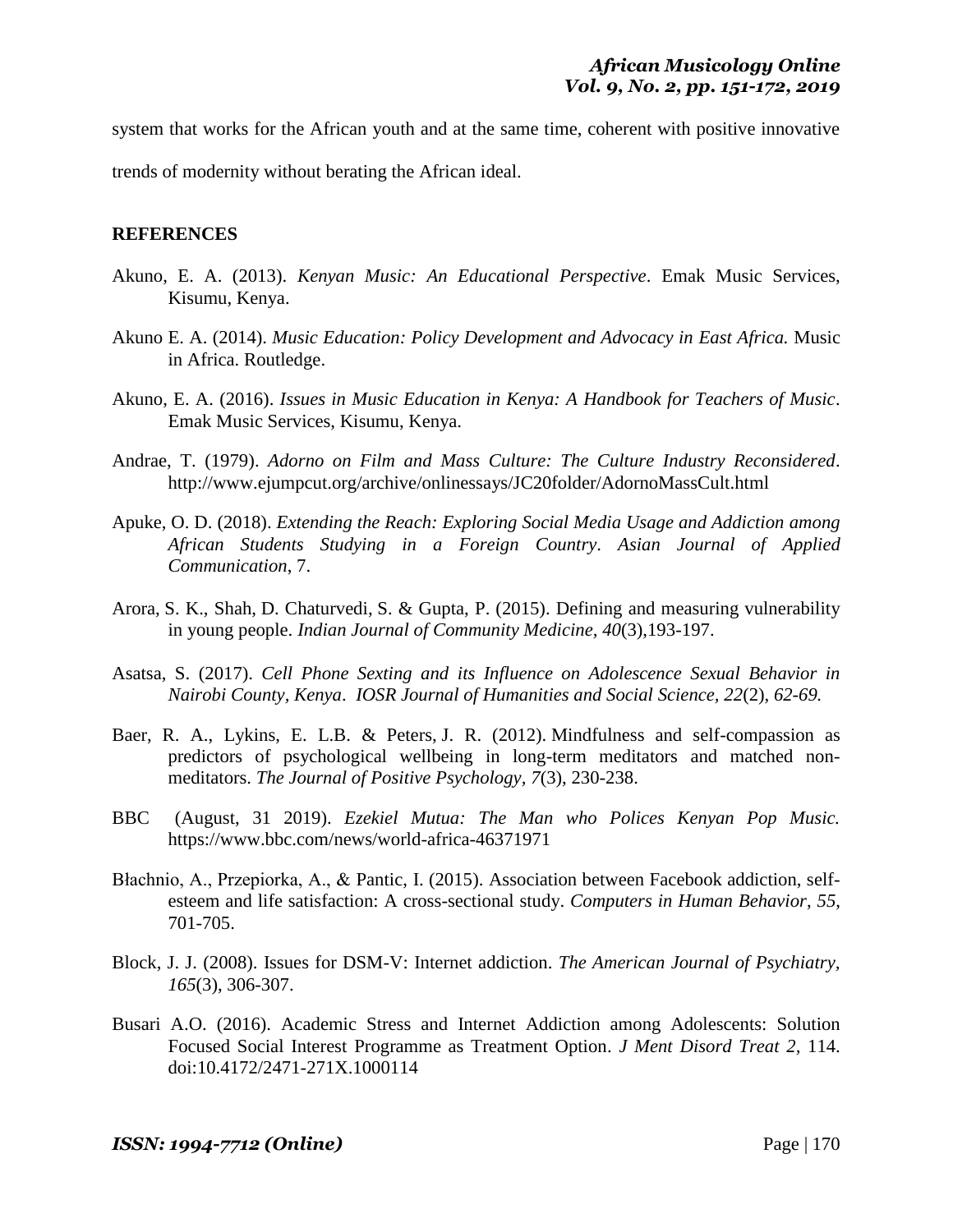- Cavazza, S. (2012). Mass Culture of Modernity: Twisted Roots. Intellectuals, Mass Culture and Political Culture in Italy. *Journal of Modern European History, 10*(2), 207-230.
- Chomba, D. W. (2019)*. Africa Battles High Rates of Suicide, Depression*  <https://www.dw.com/en/africa-battles-high-rates-of-suicide-depression/a-49114146>
- Eisman, L. (1968). *Making Music Your Own*. Silver Burdett Company, Morristown, New Jersey.
- Ferris, J. (1995). *Music: The Art of Listening*, 4<sup>th</sup> ed. London: Brown and Benchmark Publishers.
- Frith, S. (2001): *The Cambridge companion to pop and rock*. London: Cambridge University Press.
- Goel, D., Subramanyam**,** A., & Kamath, R. (2013). A study on the prevalence of internet addiction and its association with psychopathology in Indian Adolescents. *Indian Journal of Psychiatry, 55*(2), 140-143.
- Gunduz, S. (2007). *Health problems with the use of information technologies*. Paper Presented at the International Educational Technology (IETC) Conference, Nicosia, Turkish Republic of Northern Cyprus https://www.musicinafrica.net/magazine/music-education-policydevelopment-and-advocacy-east-africa
- Ingule, F. O. (2011). *Introduction to Educational Psychology*. East African Educational Publishers, Nairobi, Kenya.
- Kalekhan, F., Zacharia, T., Souza, G. D., D'souza, S., & Baliga, M. S. (2016). Addiction to social networking sites in healthcare students of a selected institution in Mangalore, Karnataka, India: A questionnaire study. *IJAR*, *2*(7).
- Kumar, K. (2006). *Modernization. Encyclopaedia Britannica.* https://www.britannica.com/topic/modernization/The-West-and-the-world
- Marcuse, H. (1991).*One-Dimensional Man: Studies in The Ideology of Advanced Industrial* Mbiti, D. M. (1992). *Foundations of School Administration.* Oxford University Press, Nairobi, Kenya
- Mutava, C. N. & Wanjala, B. (2017). *Taxing for a More Equal Kenya: A Five-point Action Plan.* Oxfam International. https://www.oxfam.org/en/research/taxing-more-equal-kenya-fivepoint-action-plan-tackle-inequality
- Nesbitt, N. (2001). *Research in African Literatures: African Music, Ideology and Utopia* (Vol.32). Indiana University Press.
- Nketia, J.H.K. (1974). *The Music of Africa*. Norton and company Inc. New York.
- Okumu W. (2019). *Suicide: A Developing Concern for the Nation.*[https://www.focuskenya.org/suicide-a-developing-concern-for-the-nation-winnie](https://www.focuskenya.org/suicide-a-developing-concern-for-the-nation-winnie-okumu/)[okumu/](https://www.focuskenya.org/suicide-a-developing-concern-for-the-nation-winnie-okumu/)